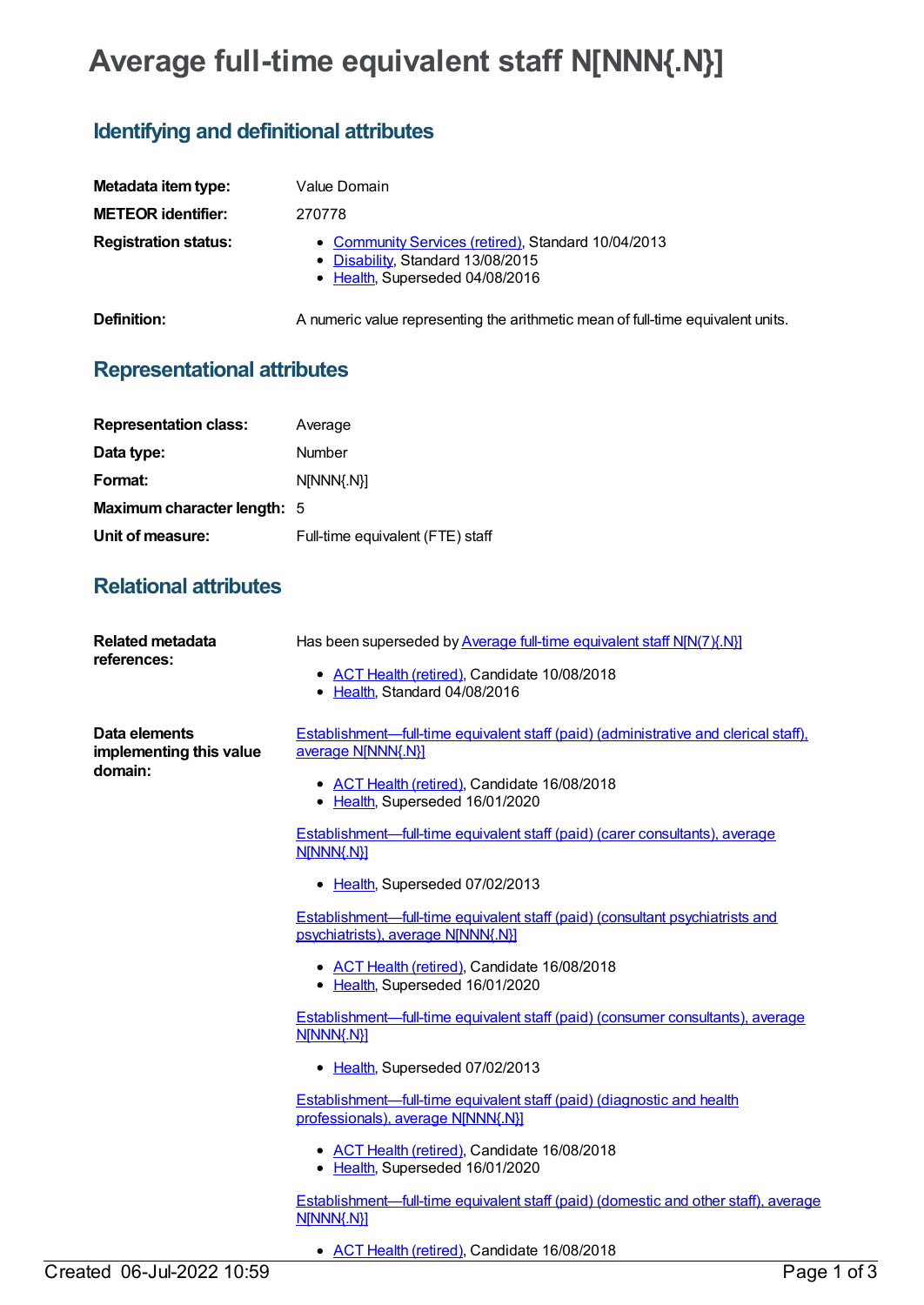• [Health](https://meteor.aihw.gov.au/RegistrationAuthority/12), Superseded 16/01/2020

[Establishment—full-time](https://meteor.aihw.gov.au/content/270497) equivalent staff (paid) (enrolled nurses), average N[NNN{.N}]

- ACT Health [\(retired\)](https://meteor.aihw.gov.au/RegistrationAuthority/9), Candidate 16/08/2018
- [Health](https://meteor.aihw.gov.au/RegistrationAuthority/12), Superseded 16/01/2020

[Establishment—full-time](https://meteor.aihw.gov.au/content/287603) equivalent staff (paid) (occupational therapists), average N[NNN{.N}]

- ACT Health [\(retired\)](https://meteor.aihw.gov.au/RegistrationAuthority/9), Candidate 16/08/2018
- [Health](https://meteor.aihw.gov.au/RegistrationAuthority/12), Superseded 16/01/2020

[Establishment—full-time](https://meteor.aihw.gov.au/content/287611) equivalent staff (paid) (other diagnostic and health professionals), average N[NNN{.N}]

- ACT Health [\(retired\)](https://meteor.aihw.gov.au/RegistrationAuthority/9), Candidate 16/08/2018
- [Health](https://meteor.aihw.gov.au/RegistrationAuthority/12), Superseded 16/01/2020

[Establishment—full-time](https://meteor.aihw.gov.au/content/287531) equivalent staff (paid) (other medical officers), average N[NNN{.N}]

- ACT Health [\(retired\)](https://meteor.aihw.gov.au/RegistrationAuthority/9), Candidate 16/08/2018
- [Health](https://meteor.aihw.gov.au/RegistrationAuthority/12), Superseded 16/01/2020

[Establishment—full-time](https://meteor.aihw.gov.au/content/270171) equivalent staff (paid) (other personal care staff), average N[NNN{.N}]

- ACT Health [\(retired\)](https://meteor.aihw.gov.au/RegistrationAuthority/9), Candidate 16/08/2018
- [Health](https://meteor.aihw.gov.au/RegistrationAuthority/12), Superseded 16/01/2020

[Establishment—full-time](https://meteor.aihw.gov.au/content/287529) equivalent staff (paid) (psychiatry registrars and trainees), average N[NNN{.N}]

- ACT Health [\(retired\)](https://meteor.aihw.gov.au/RegistrationAuthority/9), Candidate 16/08/2018
- [Health](https://meteor.aihw.gov.au/RegistrationAuthority/12), Superseded 16/01/2020

[Establishment—full-time](https://meteor.aihw.gov.au/content/287609) equivalent staff (paid) (psychologists), average N[NNN{.N}]

- ACT Health [\(retired\)](https://meteor.aihw.gov.au/RegistrationAuthority/9), Candidate 16/08/2018
- [Health](https://meteor.aihw.gov.au/RegistrationAuthority/12), Superseded 16/01/2020

[Establishment—full-time](https://meteor.aihw.gov.au/content/270500) equivalent staff (paid) (registered nurses), average NINNN{.N}]

- ACT Health [\(retired\)](https://meteor.aihw.gov.au/RegistrationAuthority/9), Candidate 17/08/2018
- [Health](https://meteor.aihw.gov.au/RegistrationAuthority/12), Superseded 16/01/2020

[Establishment—full-time](https://meteor.aihw.gov.au/content/270494) equivalent staff (paid) (salaried medical officers), average N[NNN{.N}]

- ACT Health [\(retired\)](https://meteor.aihw.gov.au/RegistrationAuthority/9), Candidate 17/08/2018
- [Health](https://meteor.aihw.gov.au/RegistrationAuthority/12), Superseded 16/01/2020

[Establishment—full-time](https://meteor.aihw.gov.au/content/287607) equivalent staff (paid) (social workers), average N[NNN{.N}]

- ACT Health [\(retired\)](https://meteor.aihw.gov.au/RegistrationAuthority/9), Candidate 17/08/2018
- [Health](https://meteor.aihw.gov.au/RegistrationAuthority/12), Superseded 16/01/2020

[Establishment—full-time](https://meteor.aihw.gov.au/content/270499) equivalent staff (paid) (student nurses), average **N[NNN{.N}]** 

• [Health](https://meteor.aihw.gov.au/RegistrationAuthority/12), Standard 01/03/2005

[Establishment—full-time](https://meteor.aihw.gov.au/content/270493) equivalent staff (paid) (trainee/pupil nurses), average N[NNN{.N}]

• [Health](https://meteor.aihw.gov.au/RegistrationAuthority/12), Standard 01/03/2005